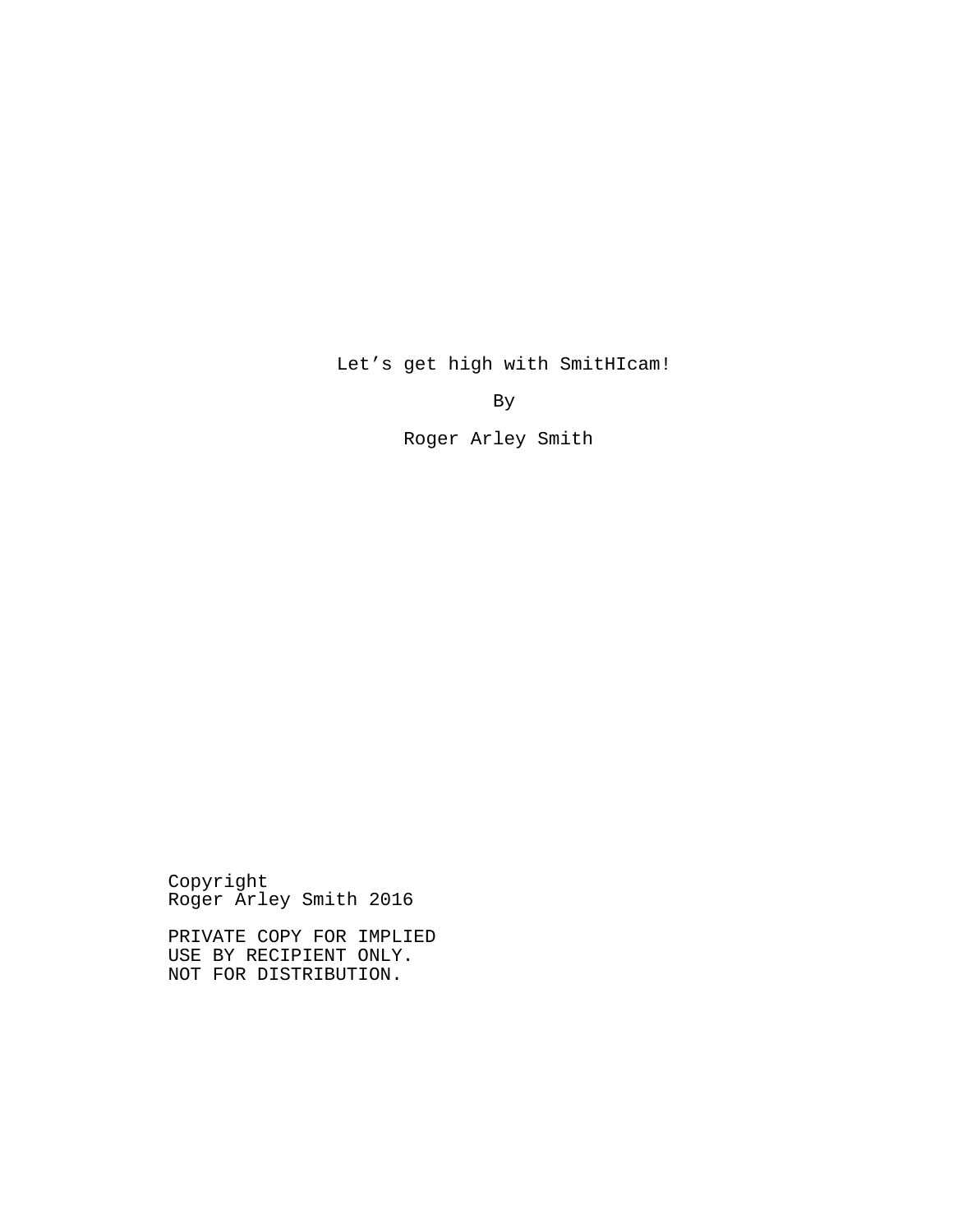## EXT. VARIOUS LOCATIONS

SMITHICAM FANS are seen from low angles on high, but **very** safe and stable platforms (truck beds, first floor balconies, stair landings, on a bigger person's shoulders etc.). They are bordering on ecstatic, but, at the same time, they are serene.

> V.O. Let's get high! Let's get high! Let's get high *with* (beat) *SmitHIcam!*

EXT. VARIOUS LOCATIONS

Demonstration of the camera support.

V.O. The Smith HIGH camera support is simple, lightweight, and low-cost.

It has a high camera position

and a low grip.

Created for no-budget film-making, SmitHIcam is intended for use with smaller camcorders or DSLRs.

The idea is that camerawork can be smoother if your arm is by your side, rather than extended, or flexed to low angles.

The counterbalance makes it stable both vertically and horizontally, so SmitHIcam is easy to keep level and steady (beat) even if you've been drinking since eight in the morning.

[aside] Cheers! Don't mind if I do. Did you notice that fake dolly-in?

The main application is for camera movement, especially follow shots on uneven surfaces.

It can also be used for low-angle shots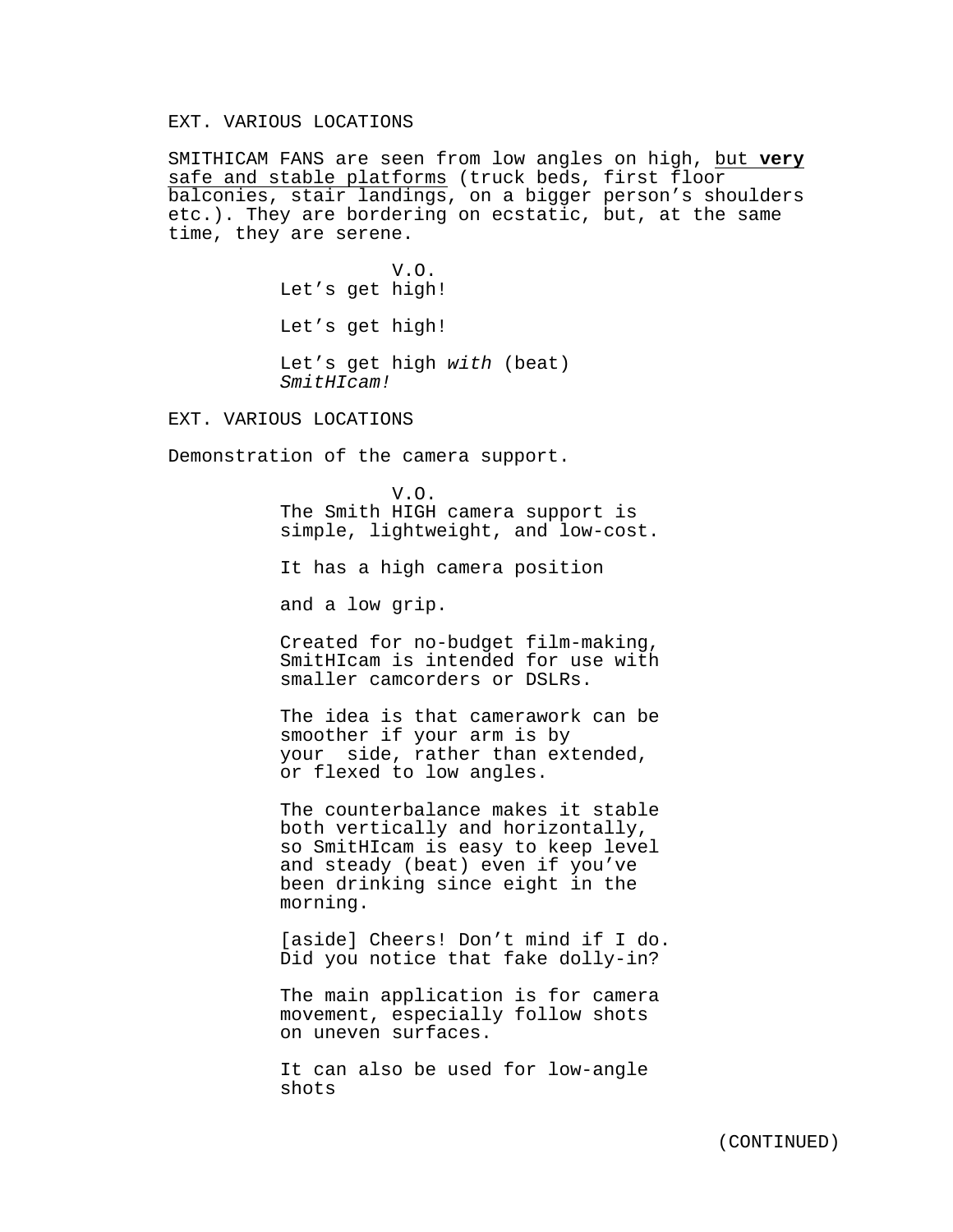[aside] Break it down.

or high-angle shots.

[aside] Whoa. Is my nose bleeding?

Let's watch a highly qualified operator use it like an expert after just a couple of trial runs.

Firstly, there is the standard follow shot from behind with the operator moving forward.

[aside] Activate goofy chase sequence

Secondly, we see a frontal shot with the operator moving backwards.

[aside] Is that even possible?

Thirdly, by releasing the locking pin and rotating the camera platform ninety degrees a user can imitate tracking shots.

Just walk alongside the subject, (beat) or run to keep up*.*

If you remove and invert the camera platform, then attach it directly to the frame, creating low-angle shots (beat) is just low-hanging fruit.

[aside] Hmmm, them's *good* and juicy.

And behold: SmitHIcam uses cutting edge technologies, like wing nuts.

[aside] Flavor. It's got the fruit, *and the nuts*!

Use it for panning, and following even fast moving subjects (beat) like this combine harvester.

[aside] That just happened!

So at the end of our presentation you're probably wondering how much (MORE)